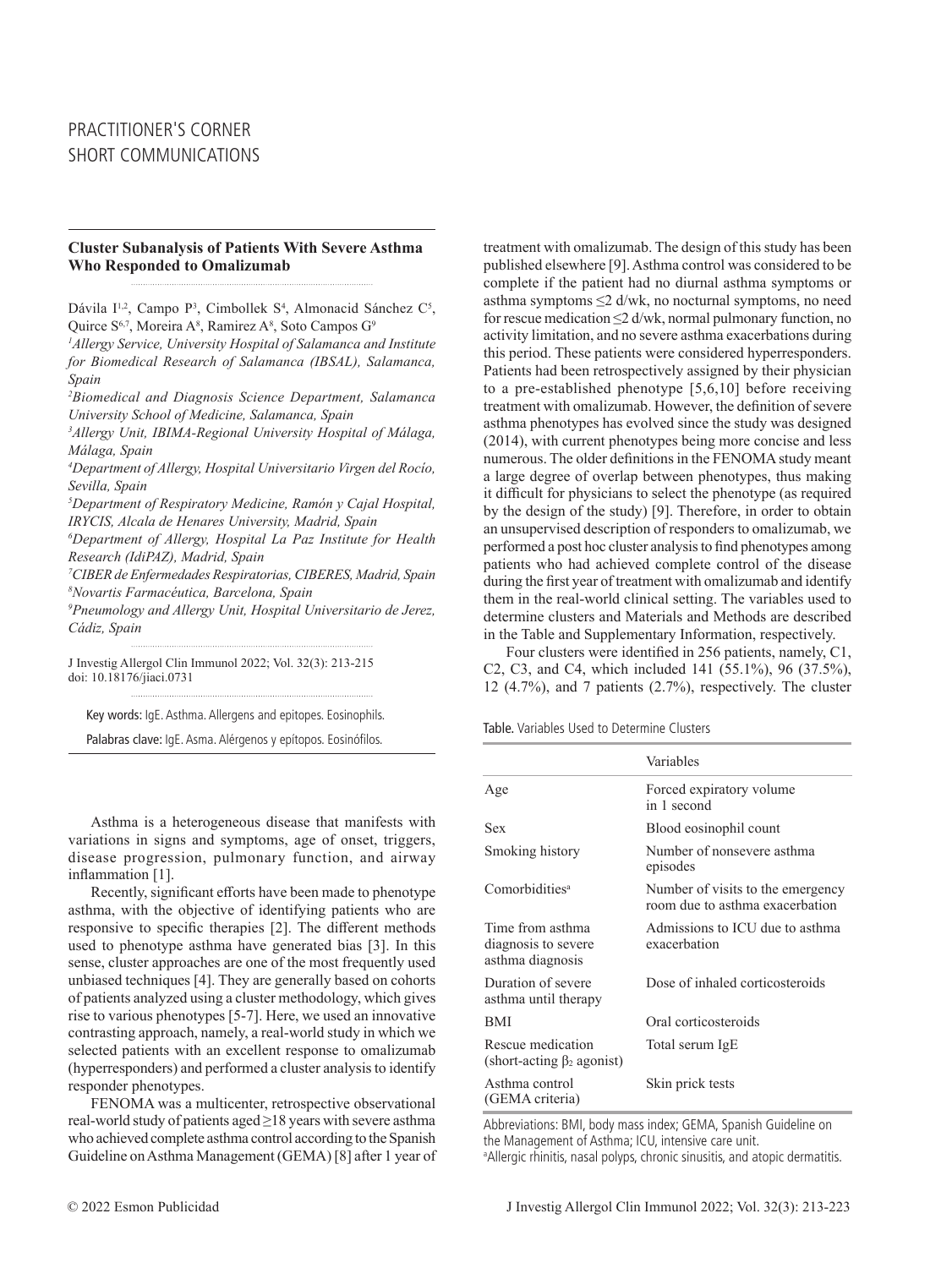analysis is described in Supplementary Table 1, and cluster demographics and clinical characteristics are presented in Supplementary Table 4. A correlation analysis was carried out to analyze the response to treatment among the main clusters and specific posttreatment parameters. The parameters included were severity, improvement in asthma control, decrease in exacerbations, use of health care resources, and background treatment (rescue medication and inhaled and oral corticosteroids [OCS]). Given the low number of patients, clusters C3 and C4 were not considered for further analysis. Supplementary Tables 5 and 6 show the comparison for C1 and C2 and summarize the results of the multivariate analysis.

We found 2 distinct and predominant severe asthma phenotypes in patients who responded fully to omalizumab, as clusters C1 and C2 accounted for 92% of the patients. C1 reflected a less allergic phenotype, namely, middle-aged patients (median, 55 years) who were overweight (median body mass index [BMI], 29) and mainly female (75.2%), with reduced lung function (forced expiratory volume in 1 second  $[FEV<sub>1</sub>] \leq 80\%, 86.5\%$ . Patients were highly symptomatic with more clinically significant exacerbations (median, 3.0), although they did not require hospital admission; 74.5% of patients required OCS. The C2 phenotype comprised younger patients (median age, 40.5 years) with a slight female predominance (56.3%), normal weight (median BMI, 23.6), and better pulmonary function (FEV<sub>1</sub>  $\leq$ 80%, 42.7%). Patients were less symptomatic and experienced clinically significant exacerbations (median, 2.0), with a high percentage of atopy (46.9%) and high total IgE levels (median, 397.5 IU/mL). OCS were necessary in 45.8%.

As a whole, patients' characteristics for both phenotypes, including age, BMI, smoking status, sex,  $FEV<sub>1</sub>$ , number of comorbidities, IgE levels, and the annual rate of severe asthma exacerbations, were very similar to those reported in previous studies, thus reinforcing the validity of the C1 and C2 clusters in the real-world clinical setting [5,7,11,12]. No differences were found between C1 and C2 for values of biomarkers such as eosinophils or fractional exhaled nitric oxide.

The study patients were selected because they were hyperresponders after treatment with omalizumab, ie, they achieved complete control of their asthma. Recently, there has been a focus on remission of asthma [13,14]. Menzes-Gow et al [14] defined remission as (*1*) sustained absence of significant asthma symptoms based on a validated instrument, (*2*) optimization and stabilization of lung function, and (*3*) no use of systemic corticosteroids to treat exacerbations or control long-term disease. The patients we report fulfilled these criteria after 1 year of treatment with omalizumab, although a longer-term follow-up is needed. Interestingly, the XPORT study population, in which no exacerbations were observed in 47.7% of patients 1 year after discontinuation of omalizumab, comprised mainly obese female asthmatics with poor lung function [15].

In conclusion, after unbiased cluster analyses, we found 2 specific types of responder. One was a middle-aged obese woman with poor lung function, who was highly symptomatic and dependent on corticosteroids. She was not necessarily allergic and had had many exacerbations. The other was an allergic nonobese asthmatic patient with many exacerbations but better lung function and lower dependence on corticosteroids. Prospective studies should be performed to determine whether these phenotypes are particularly responsive to omalizumab.

## *Acknowledgments*

This study was sponsored by Novartis Farmacéutica SA, Spain and performed in accordance with principles of ICH for Good Clinical Practice (GCP). We would like to thank the following contributors to this work: Ada Luz Andreu Rodríguez, Adalberto Pacheco Galván, Adolfo Baloira Villar, Aizea Mardones Charroalde, Alberto Levy Nahon, Alicia Padilla Galo, Ana Gómez-Bastero Fernández, Ana Montoro de Francisco, Ángel Blasco Sarramian, Ángel Ferrer Torres, Antonio León Jiménez, Antonio Moreno Fernández, Antonio Pablo Arenas Vacas, Astrid Crespo Lessmann, Beatriz Huertas Barbudo, Beatriz Rodríguez Jiménez, Carlos Martínez Rivera, Carlos Sanjuas Benito, Celia Pinedo Sierra, Consuelo Fernández Rodríguez, Enrique Macias Fernández, Eva Martínez Moragón, Fernando Ruiz Mori, Francisco Javier Guerra, Gemma Jorro Martínez, Gerardo Pérez Chica, Héctor Manuel González Expósito, Irene de Lorenzo García, Isabel María Flores Martín, Isabel Molero Sancho, Jacinto Ramos González, Joan Serra Batlles, Joaquín Quiralte Enríquez, José Angel Carretero, José Antonio Gullón Blanco, José Carlos Orta Cuevas, José Fernando Florido López, Juan Guallar Ballester, Lucía Gimeno Casanova, Luis Carazo Fernández, Luis Mateos Caballero, María José Torres Jaén, Marina Blanco Aparicio, Manuel Agustín Sojo González, Manuel García Marron, Mar Mosteiro Añón, María Ángeles Peña, María Jesús Rodríguez Nieto, Maria Purificación Jiménez, Marta Reche Frutos, Mercedes Cimarra Alvarez, Miguel Angel Díaz Palacios, Miguel Angel Tejedor Alonso, Patricia Mata Calderón, Pedro Cabrera-Navarro, Pilar Cebollero Rivas, Pilar Serrano Delgado, Rafael Llatser Oliva, Ramón Rodríguez Pacheco, Rosa Irigay Canals, Ruperto González Pérez, Sandra Dorado Arenas, Sheila Cabrejos Perotti, Teodoro Montemayor Rubio, Vanesa Vicens Zygmunt, and Anna Lladonosa Montull.

The authors were aided in the preparation of the manuscript by Ernesto Estefanía (Pivotal) and Aakash Katdare and Rabi Panigrahy (Novartis).

### *Funding*

The study was funded by Novartis Farmaceutica S.A., in accordance with Good Publication Practice (GPP3) guidelines (http://www.ismpp.org/gpp3).

#### *Conflicts of Interest*

Dr Dávila reports nonfinancial support from Novartis during the conduct of the study, as well as personal fees from Novartis, Sanofi, GSK, AstraZeneca, LETI, ALK, Stallergènes, Diater, Chiesi, and ImmunoTek and grants and personal fees from Thermo Fisher outside the submitted work.

Dr Campo reports personal fees from Novartis during the conduct of the study.

Dr Cimbollek reports nonfinancial support from Novartis Farmacéutica during the conduct of the study, as well as personal fees from AstraZeneca, GSK, Chiesi, Novartis,